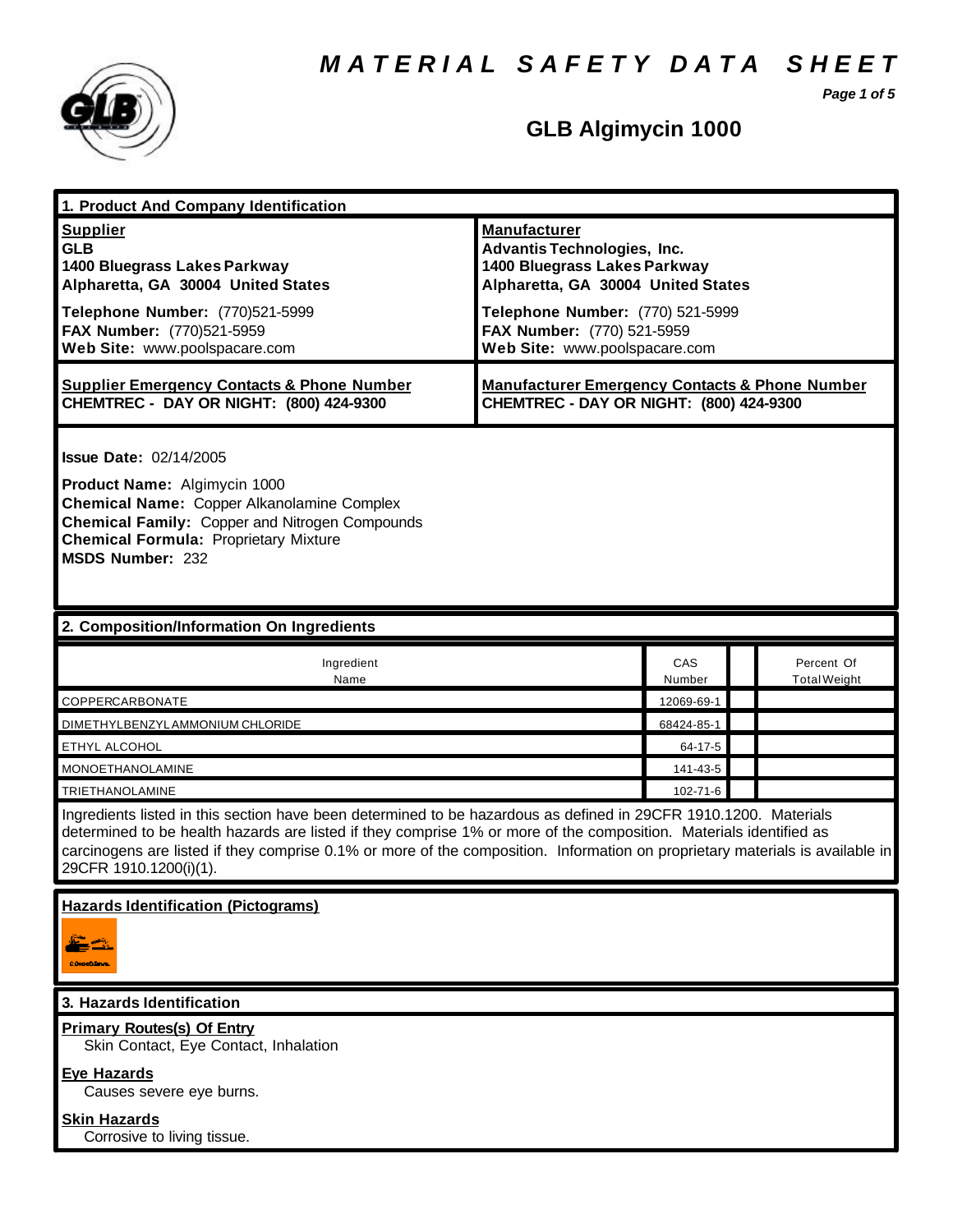## *M A T E R I A L S A F E T Y D A T A S H E E T Page 2 of 5*

### **Algimycin 1000**

### **3. Hazards Identification - Continued**

### **Ingestion Hazards**

Harmful if swallowed.

### **Inhalation Hazards**

Causes respiratory tract irritation.

### **Signs And Symptoms**

Irritation of Eyes, Skin, and Respiratory Passages

**Conditions Aggravated By Exposure** None Known

### **First Aid (Pictograms)**



### **4. First Aid Measures**

### **Eye**

Remove the victim from the source of contamination or exposure to nearest eyewash or other source of clean water. In case of contact, hold eyelids apart and immediately flush eyes with plenty of water for at least 15 minutes.

### **Skin**

Rinse the affected area with tepid water for at least 15 minutes.

### **Ingestion**

Call a physician or a poison control center immediately. If victim is fully conscious, give one or two cups of water or milk to drink. If swallowed, do not induce vomiting unless directed to do so by medical personnel.

### **Inhalation**

If inhaled, remove to fresh air. If breathing is difficult, give oxygen.

Evaluate Principal Route of Entry, Seek appropriate medical attention. Never give anything by mouth to an unconscious person.

### **Fire Fighting (Pictograms)**



### **5. Fire Fighting Measures**

**Flash Point:** N/A °F

### **Extinguishing Media**

Use the appropriate extinguishing media for the surrounding fire.

Combustion products are toxic.

### **6. Accidental Release Measures**

Contain and/or absorb spill with inert material (e.g. sand, vermiculite). Avoid release to the environment. May flush small amount to sewer.

### **7. Handling And Storage**

### **Handling And Storage Precautions**

Keep out of reach of children.Wash thoroughly after handling.

### **Handling Precautions**

Avoid contact with eyes. Wash hands before eating, drinking, or smoking. Avoid contact with skin and clothing.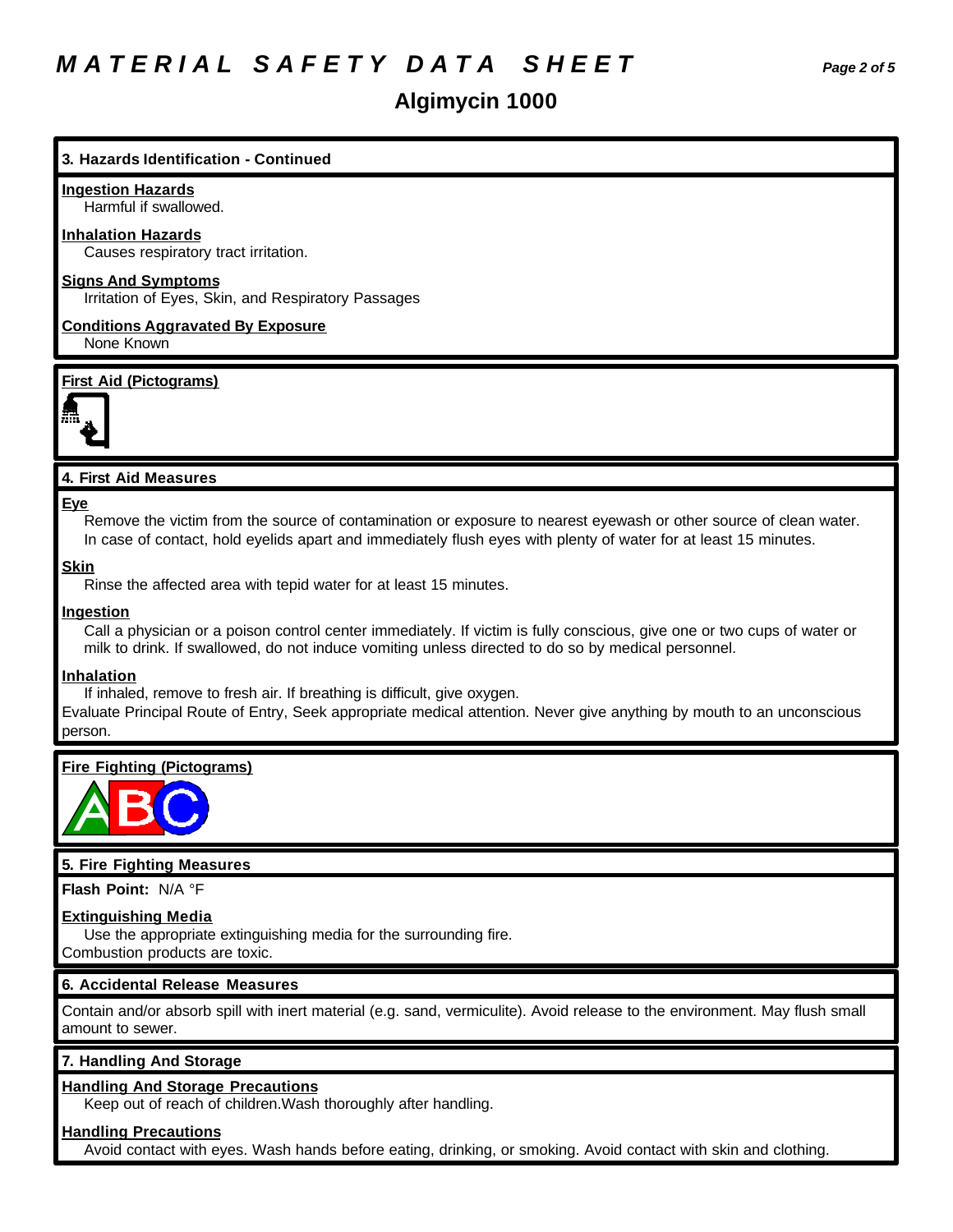## *M A T E R I A L S A F E T Y D A T A S H E E T Page 3 of 5*

### **Algimycin 1000**

### **7. Handling And Storage - Continued**

### **Storage Precautions**

Store in a cool dry place. Keep out of reach of children.

### **Work/Hygienic Practices**

Use safe chemical handling procedures suitable for the hazards presended by this material.

### **Protective Clothing (Pictograms)**



### **8. Exposure Controls/Personal Protection**

#### **Engineering Controls**

Local exhaust acceptable. Special exhaust not required

### **Eye/Face Protection**

Safety glasses with side shields or goggles recommended.

### **Skin Protection**

Chemical-resistant gloves.

### **Respiratory Protection**

General room ventilation is normally adequate.

### **Ingredient(s) - Exposure Limits**

ETHYL ALCOHOL ACGIH TLV-TWA 1000 ppm OSHA PEL-TWA 1000 ppm TRIETHANOLAMINE ACGIH TLV-TWA 5 mg/m3

### **9. Physical And Chemical Properties**

#### **Appearance**

Blue viscous liquid

#### **Odor**

slight

**Chemical Type:** Mixture **Physical State:** Liquid **Boiling Point:** 212 °F **Specific Gravity:** 1.2 **Percent Volitales:** Nil **Vapor Pressure:** Not established **Vapor Density:** >1 **pH Factor:** 6-8 **Solubility:** soluble **Evaporation Rate:** <1

### **10. Stability And Reactivity**

**Stability:** Stable **Hazardous Polymerization:** Will not occur

### **Conditions To Avoid (Stability)**

Contact with Clay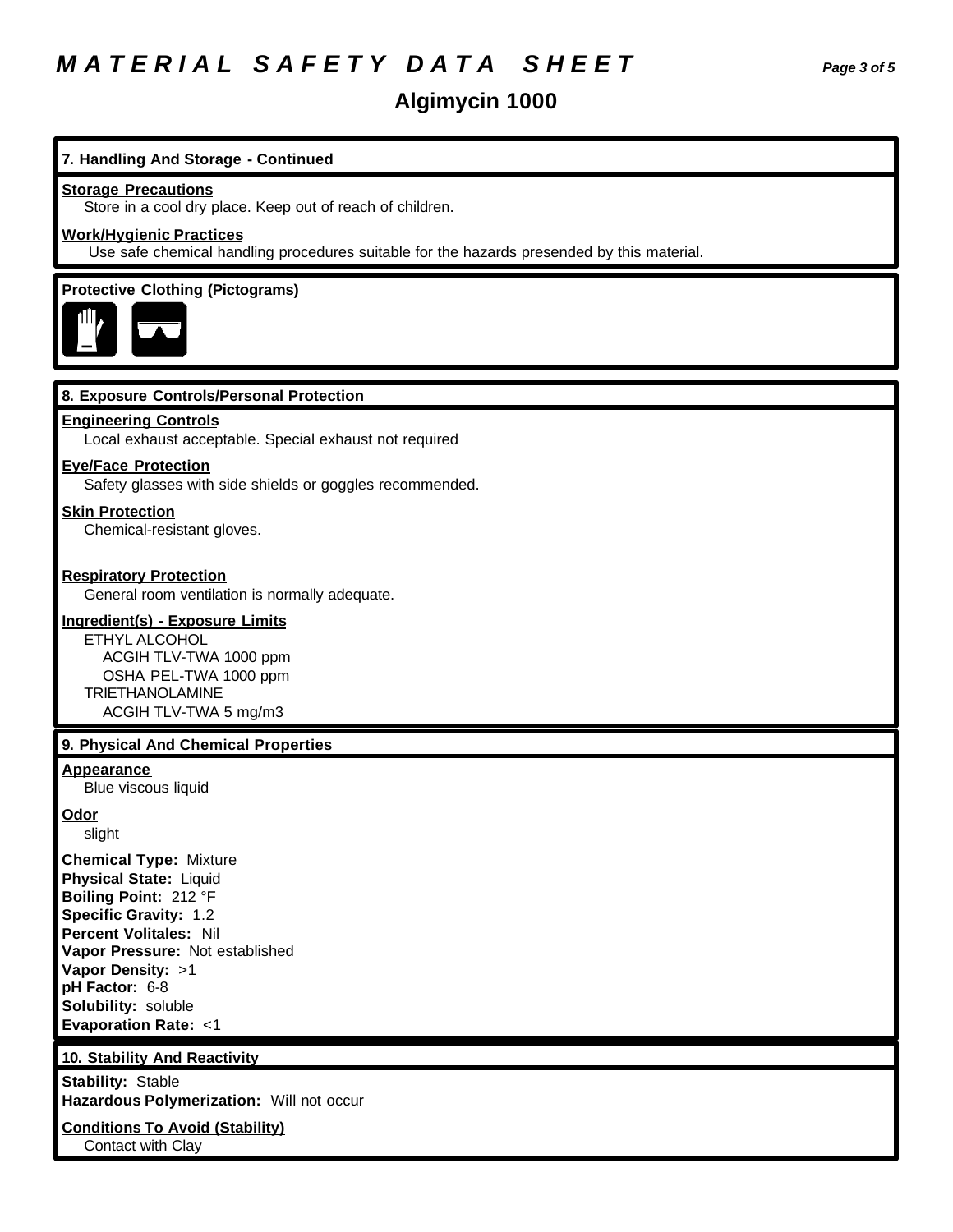## *M A T E R I A L S A F E T Y D A T A S H E E T Page 4 of 5*

# **Algimycin 1000**

| 10. Stability And Reactivity - Continued                                                                                                                                                                                                                                                                                                                               |  |  |
|------------------------------------------------------------------------------------------------------------------------------------------------------------------------------------------------------------------------------------------------------------------------------------------------------------------------------------------------------------------------|--|--|
| <b>Incompatible Materials</b><br><b>Strong Acids</b>                                                                                                                                                                                                                                                                                                                   |  |  |
| <b>Hazardous Decomposition Products</b><br>Hydrogen chloride fumes, oxides of Carbon and Nitrogen                                                                                                                                                                                                                                                                      |  |  |
| 11. Toxicological Information                                                                                                                                                                                                                                                                                                                                          |  |  |
| No Data Available                                                                                                                                                                                                                                                                                                                                                      |  |  |
| 12. Ecological Information                                                                                                                                                                                                                                                                                                                                             |  |  |
| No Data Available                                                                                                                                                                                                                                                                                                                                                      |  |  |
| 13. Disposal Considerations                                                                                                                                                                                                                                                                                                                                            |  |  |
| Refer to applicable local, state and federal regulations as well as industry standards.                                                                                                                                                                                                                                                                                |  |  |
| 14. Transport Information                                                                                                                                                                                                                                                                                                                                              |  |  |
| <b>Proper Shipping Name</b><br>CORROSIVE LIQUIDS, N.O.S. (Copper Triethanolamine Complex)                                                                                                                                                                                                                                                                              |  |  |
| <b>Hazard Class</b><br>8, PGIII (<4L Consumer Commodity ORM-D)                                                                                                                                                                                                                                                                                                         |  |  |
| <b>DOT Identification Number</b><br><b>UN1760</b>                                                                                                                                                                                                                                                                                                                      |  |  |
| 15. Regulatory Information                                                                                                                                                                                                                                                                                                                                             |  |  |
| Ingredient(s) - State Regulations<br>ETHYL ALCOHOL<br>New Jersey - Workplace Hazard<br>New Jersey - Special Hazard<br>Pennsylvania - Workplace Hazard<br>California - Proposition 65<br>Massachusetts - Hazardous Substance<br>New York City - Hazardous Substance<br><b>TRIETHANOLAMINE</b><br>Pennsylvania - Workplace Hazard<br>Massachusetts - Hazardous Substance |  |  |
| <b>NFPA</b><br><b>HMIS</b>                                                                                                                                                                                                                                                                                                                                             |  |  |
| $\mathbf{2}$<br><b>HEALTH</b>                                                                                                                                                                                                                                                                                                                                          |  |  |
| $\mathbf 0$<br><b>FLAMMABILITY</b><br>$\bullet$                                                                                                                                                                                                                                                                                                                        |  |  |
| $\mathbf 1$<br><b>REACTIVITY</b>                                                                                                                                                                                                                                                                                                                                       |  |  |
| $\mathbf{B}$<br><b>PROTECTION</b><br><b>PERSONAL</b>                                                                                                                                                                                                                                                                                                                   |  |  |
| 16. Other Information                                                                                                                                                                                                                                                                                                                                                  |  |  |
| <b>Revision/Preparer Information</b><br><b>MSDS Preparer: JHW3</b><br>This MSDS Superceeds A Previous MSDS Dated: 04/18/2001                                                                                                                                                                                                                                           |  |  |